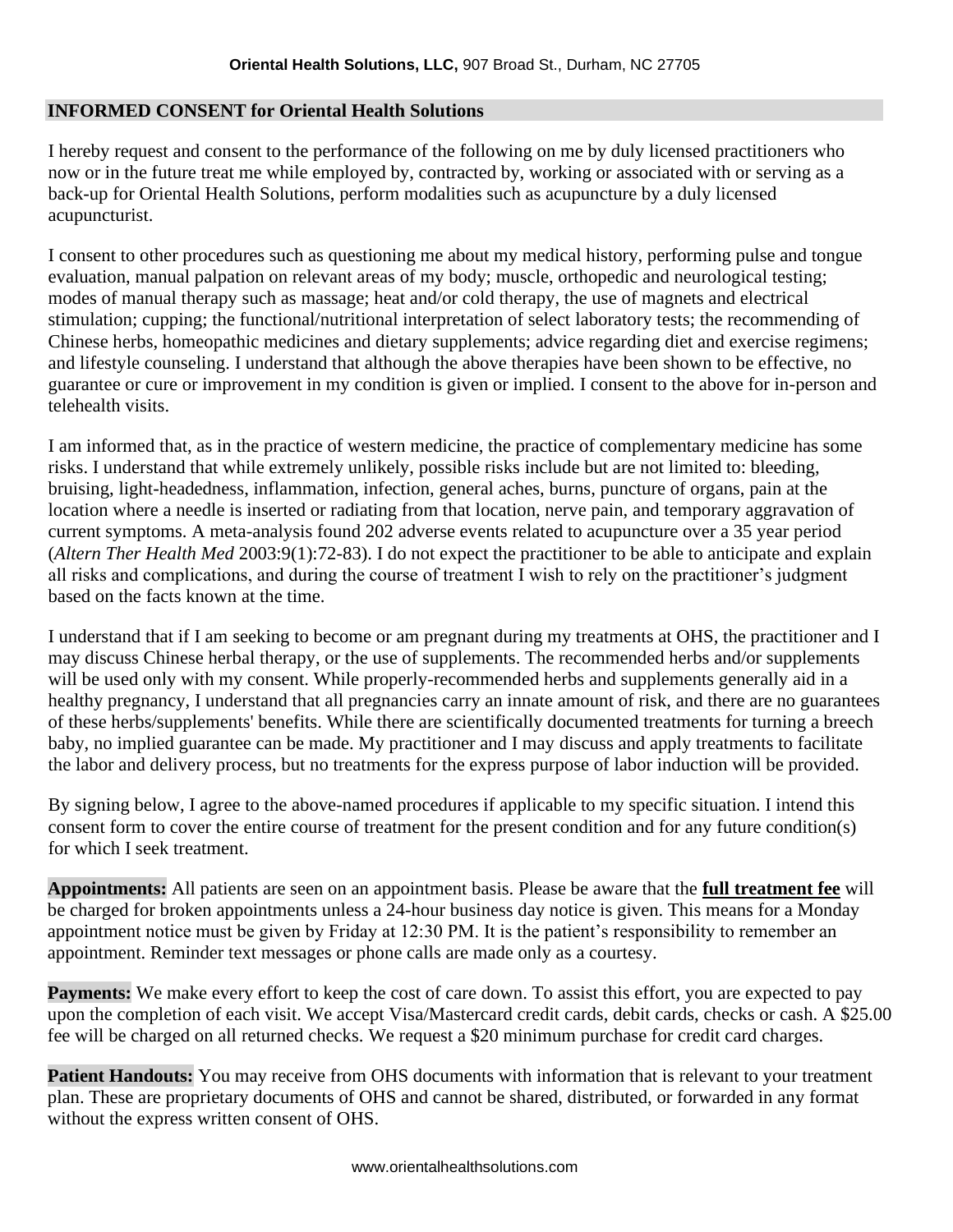**Supplements & Herbs:** We carefully research the products we recommend to you and/or carry at OHS. Unless your practitioner has made a specific recommendation, we cannot endorse nor be held responsible for any supplements or herbs you choose to buy from online retailers with or without third-party sellers.

**Emails/Texts:** Email is very helpful for our patients in answering health-related questions efficiently between visits, and there is such a demand for this option that we must charge a fee of \$10.00 per 5 min increment. Many patients find it convenient to communicate with our office by text and/or email, which are unencrypted methods of communication and deemed "unsecure" by Federal law (HIPAA). It is up to each patient to weigh the tradeoff between convenience and security. If you would like to receive appointment reminders via text and/or email, please confirm by signing the signature page by providing your authorization. We will keep your preferences in place, with no current expiration date unless you notify us otherwise.

Cellphone Voice Assistants: The January 14<sup>th</sup>, 2020 edition of Counseling Today, a publication of the American Counseling Association, highlighted that voice assistants on cellphones and iPads may be able to listen in on any conversations spoken within its range. A copy of that article can be found [https://ct.counseling.org/2020/01/hey](https://ct.counseling.org/2020/01/hey-siri-did-you-break-confidentiality-or-did-i/)[siri-did-you-break-confidentiality-or-did-i/](https://ct.counseling.org/2020/01/hey-siri-did-you-break-confidentiality-or-did-i/) here. In order to protect your confidentiality, we respectfully request that you disable your cell phone's voice assistant, put the cell phone in airplane mode, or simply turn off the cell phone when you are at OHS.

**Chinese herbal refills:** For herbal formula refills we kindly request a minimum of 24 hours notice.

**Insurance:** We do not bill insurance. We will be happy to assist you with filling out any relevant insurance claim forms but payment is expected at each visit. After filing your claim, your insurance carrier may reimburse you. Chinese herbs or supplements are typically not covered under insurance plans. Acupuncture is a covered benefit for Health Savings Accounts (HSA) and many Medical Reimbursement Plans.

**Medical records receipts:** Upon request, we provide a superbill at each visit that has all the information you need to file for insurance reimbursement. It is your responsibility to request and keep track of all your paperwork.

**Health Savings Accounts (HSAs), Flexible Savings Accounts (FSAs) and other Tax-Favored Health Plans:** Generally, acupuncture is an allowable expense under these plans, but coverages do vary. We cannot determine what your plan will or will not cover. Please check with your health plan custodian or employer about the specifics of your plan.

The Consent Form and Office Policies will be updated from time to time, so please check back to read any changes to our policies.

Thank you for calling this office. It is a pleasure to be of service to you.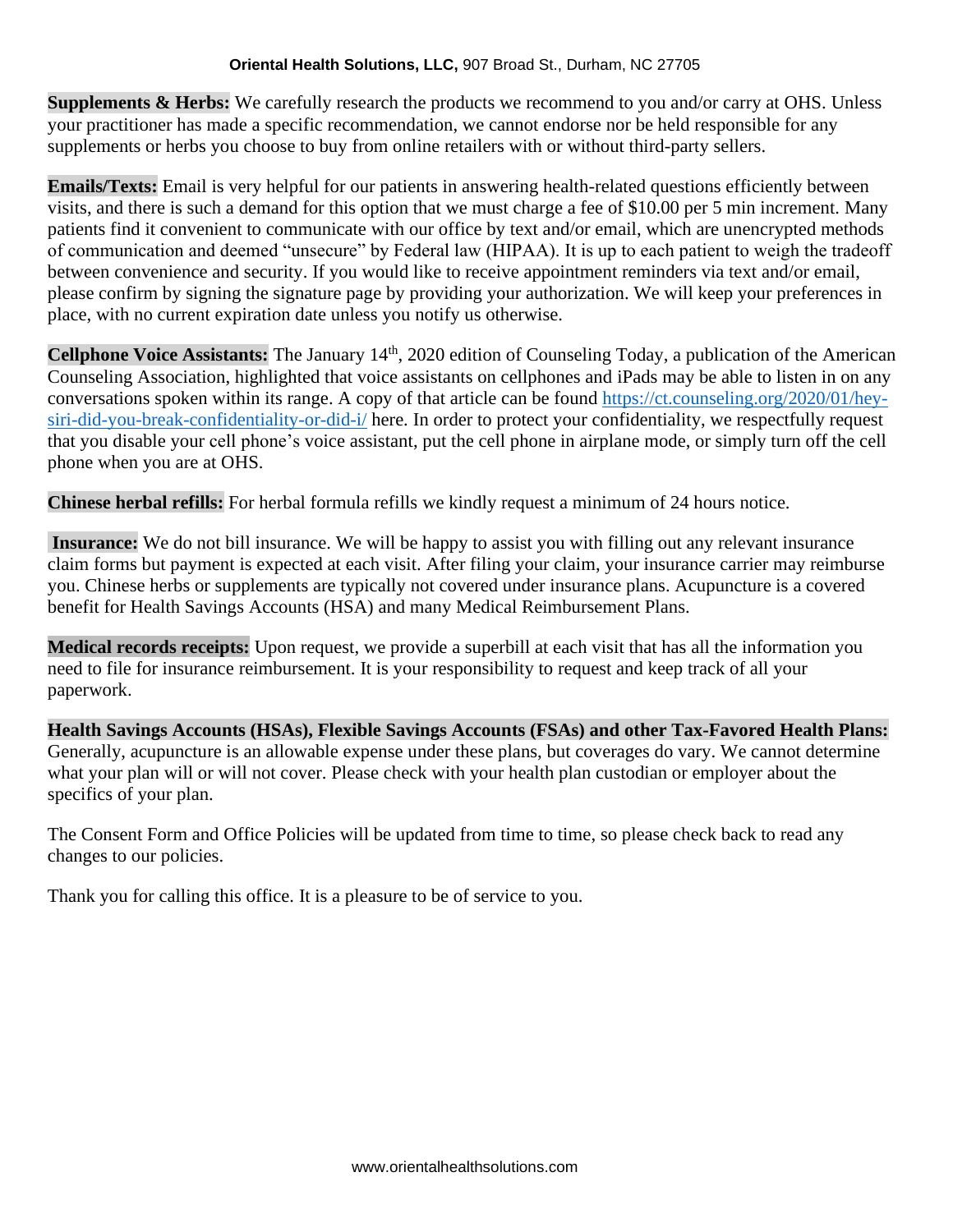#### **Notice of Federal Privacy Practices**

The confidentiality of patient health information is of the utmost importance at our clinic. All information of a personal nature with which this office has been entrusted in the course of treatment has been and will continue to be kept confidential, consistent with the rule of law and the standards of professional practice. The purpose of this notice is to inform you as to how your health information may be used and disclosed and how you can get access to this information via the regulations of the Health Insurance Portability and Accountability Act of 1996 (HIPAA). All medical-related clinics are subject to these rulings.

*What is health information?* According to HIPAA law, your *'protected health information'* is any information that can identify you. This includes such items as your name, telephone number, address and dates such as birthdays, start of treatment and appointments.

*How your Health Information may be used:* Your health information will be used only for the purposes of providing your treatment, obtaining payment and conducting our clinic. Your health information may be shared, with your explicit permission, with referring physicians, pharmacies, or other health practitioners providing you with treatment. Health information will not be used for any other purposes, unless you have signed written permission for us to do so. In order for you to obtain insurance reimbursement, we will provide you with an itemized superbill for you to submit to your insurance company.

In rare instances, this clinic is attended by medical students from UNC or Duke or acupuncture students who may be observing treatment as part of their training. In this circumstance, should you allow a student to observe your treatment, the student will be asked to sign a HIPAA Confidentiality Agreement to maintain standards of confidentiality with regards to your personal history information. You have the right to decline a student observer.

It is also possible that health information will be disclosed during audits by government appointed agencies as part of their quality assurance and compliance reviews. Your health information may be reviewed during the routine process of certification, licensing, accreditation, or credentialing activities.

*Other Circumstances Where Health Information may be shared:* Government authorities may be notified if there is reason to believe that a patient is the 'victim' of abuse, neglect or domestic violence. This disclosure will be made only when we are compelled by ethical judgment, when there is reason to believe we are specifically required or authorized by law, or with the patient's agreement. We may also be required to disclose to government officials health information necessary to complete an investigation related to public health. We may share your health information, only with your permission, with those you tell us will be helping you with your care. In the case of emergency, where you are unable to tell us what you want, we will use our very best judgment when sharing your health information and only when it will be important to those participating in providing your care. We may use your anonymous health information for medical outcomes research so we may track how effective we are for which conditions as set forth in the Quality Monitoring section in the *Practices Regarding Disclosure of Patient Health Information* below. This allows us to get better results with you and future patients. Other than what has been stated above, or where Federal, State or Local law requires us, we will not disclose your health information.

*Health Records:* Your health information is kept in your file on an encrypted, password protected computer. The only person having access to this information (except as otherwise stated above) is your practitioner. Other than by your specific request, as in the case of *Attending Practitioner's Statement* or *Superbill for Services Rendered*, none of your health care information is shared without your written consent. No faxes or emails containing your health information will be sent to anyone unless you specifically request it.

**Patient Rights Regarding Health Records:** You have the right to request reasonable restrictions on certain uses and disclosures of your health information, and we will make every effort to honor your requests. For example, you have the right to review and make a copy of your health information, including your chart. Duplication of this material will involve a per page fee. In addition, you have the right to request that we